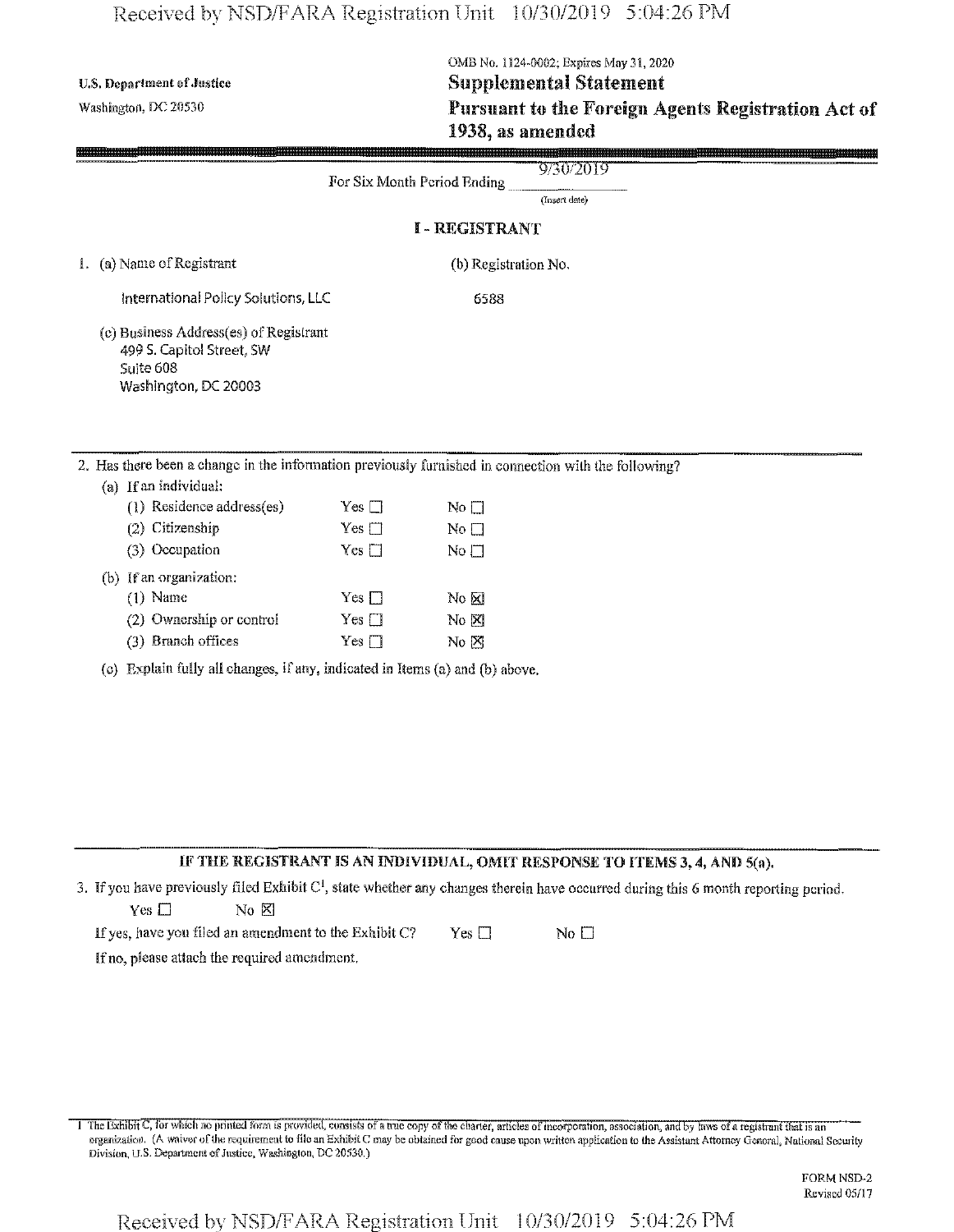|                                                                                               | 4. (a) Have any persons ceased acting as partners, officers, directors or similar officials of the registrant during this 6 month reporting period?                                                                |                                                    |                |                                           |
|-----------------------------------------------------------------------------------------------|--------------------------------------------------------------------------------------------------------------------------------------------------------------------------------------------------------------------|----------------------------------------------------|----------------|-------------------------------------------|
| $Yes \Box$                                                                                    | $No \cancel{\boxtimes}$                                                                                                                                                                                            |                                                    |                |                                           |
| If yes, furnish the following information:<br>Name                                            |                                                                                                                                                                                                                    | Position                                           |                | Date Connection Ended                     |
| Yes $\square$                                                                                 | (b) Have any persons become partners, officers, directors or similar officials during this 6 month reporting period?<br>No $\boxtimes$                                                                             |                                                    |                |                                           |
| If yes, furnish the following information:                                                    |                                                                                                                                                                                                                    |                                                    |                |                                           |
| Name                                                                                          | Residence Address                                                                                                                                                                                                  | Citizenship                                        | Position       | Date Assumed                              |
| Yes $\square$                                                                                 | 5. (a) Has any person named in Item 4(b) rendered services directly in furtherance of the interests of any foreign principal?<br>$No$ $N0$<br>If yes, identify each such person and describe the service rendered. |                                                    |                |                                           |
|                                                                                               | (b) During this six month reporting period, has the registrant hired as employees or in any other capacity, any persons who rendered                                                                               |                                                    |                |                                           |
| secretarial, or in a related or similar capacity?                                             | or will render services to the registrant directly in furtherance of the interests of any foreign principal(s) in other than a clerical or<br>$Yes \square$                                                        | No $\Sigma$                                        |                |                                           |
| Name                                                                                          | Residence Address                                                                                                                                                                                                  | Citizenship                                        | Position       | Date Assumed                              |
| If yes, furnish the following information:<br>Name                                            | (c) Have any employees or individuals, who have filed a short form registration statement, terminated their employment or<br>connection with the registrant during this 6 month reporting period? Yes $\Box$       | Position or Connection                             | No $\boxtimes$ | Date Terminated                           |
| principal during this 6 month reporting period?<br>If yes, furnish the following information: | (d) Have any employees or individuals, who have filed a short form registration statement, terminated their connection with any foreign<br>Yes $\boxtimes$                                                         | No $\Box$                                          |                |                                           |
| Name<br>David C. Jory<br><b>Christine Warnke</b><br>Please see attached                       | Position or Connection<br>Lobbyist<br>Lobbyist                                                                                                                                                                     | Foreign Principal<br><b>SONATRACH</b><br>SONATRACH |                | Date Terminated<br>8/31/2019<br>8/31/2019 |

6. Have short form registration statements been filed by all of the persons named in Items 5(a) and 5(b) of the supplemental statement? Yes *⊠* No **□** 

If no, list names of persons who have not filed the required statement.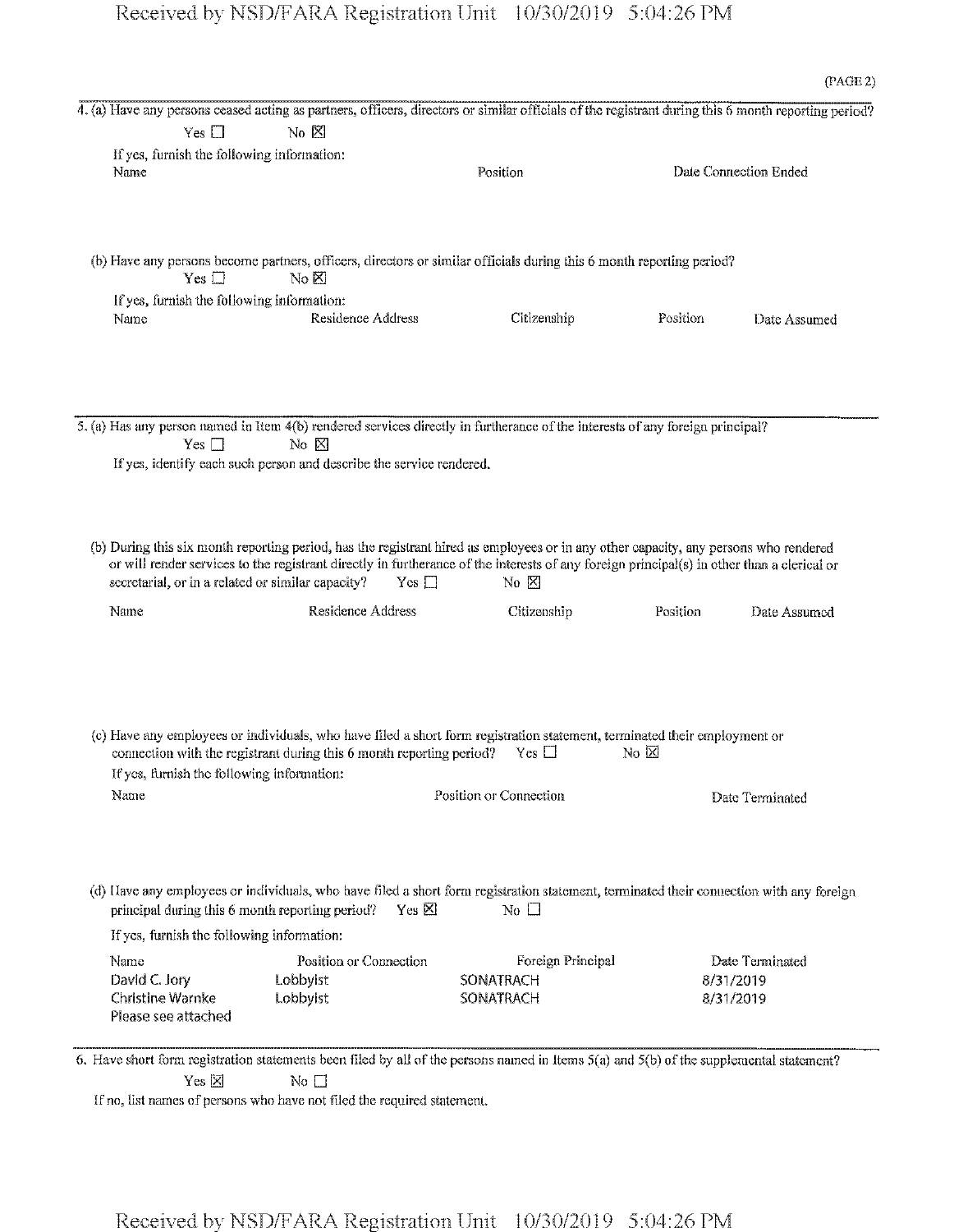| (PAGE 3) |  |
|----------|--|
|          |  |

### II - FOREIGN PRINCIPAL

| 7. Has your connection with any foreign principal ended during this 6 month reporting period?<br>If yes, furnish the following information:       |           | Yes $\times$        | No $\square$   |
|---------------------------------------------------------------------------------------------------------------------------------------------------|-----------|---------------------|----------------|
| Foreign Principal<br><b>SONATRACH</b>                                                                                                             | 8/31/2019 | Date of Termination |                |
|                                                                                                                                                   |           |                     |                |
|                                                                                                                                                   |           |                     |                |
| 8. Have you acquired any new foreign principal(s) <sup>2</sup> during this 6 month reporting period?<br>If yes, furnish th following information: |           | Yes $\Box$          | No $\boxtimes$ |
| Name and Address of Foreign Principal(s)                                                                                                          |           | Date Acquired       |                |

9. In addition to those named in Items 7 and 8, if any, list foreign principal(s)<sup>2</sup> whom you continued to represent during the 6 month reporting period.

|                        | 10. (a) Have you filed exhibits for the newly acquired foreign principal(s), if any, listed in Item 8?      |                  |                  |                               |  |
|------------------------|-------------------------------------------------------------------------------------------------------------|------------------|------------------|-------------------------------|--|
| Exhibit $A^3$          | Yes $\Box$                                                                                                  | N <sub>0</sub> N |                  |                               |  |
| Exhibit B <sup>4</sup> | $Yes \Box$                                                                                                  | $No \nN$         |                  |                               |  |
|                        | If no, please attach the required exhibit.                                                                  |                  |                  |                               |  |
|                        | (b) Have there been any changes in the Exhibits A and B previously filed for any foreign principal whom you |                  |                  |                               |  |
|                        | represented during this six month period?                                                                   |                  | Yes $\Box$       | $\overline{N}$ $\overline{N}$ |  |
|                        | If yes, have you filed an amendment to these exhibits?                                                      |                  | $\rm Yes$ $\Box$ | $N0$ $\boxtimes$              |  |
|                        |                                                                                                             |                  |                  |                               |  |

If no, please attach the required amendment.

3 The Exhibit A, which is filed on Form NSD-3, sets forth the information required to be disclosed concerning each foreign principal.

4 The Exhibit B, which is filed on FormNSD-4, sets forth the information concerning the agreement or understanding between the registrant and the foreign principal.

<sup>2</sup> The term "foreign principal" includes, in addition to those defined in Section 1(b) of the Act, an individual organization any of whose activities are directly or indirectly supervised, directed, controlled, financed, orsubsidized in whole or in major part by a foreign government, foreign political party, foreign organization or foreign individual. (Sec Rule 100(a) (9)), A registrant who represents more than one foreign principal is required to list in the statements he files under the Act only those principals for whom lie is not entitled to claim exemption under Section 3 of the Act, (See Rule 208.)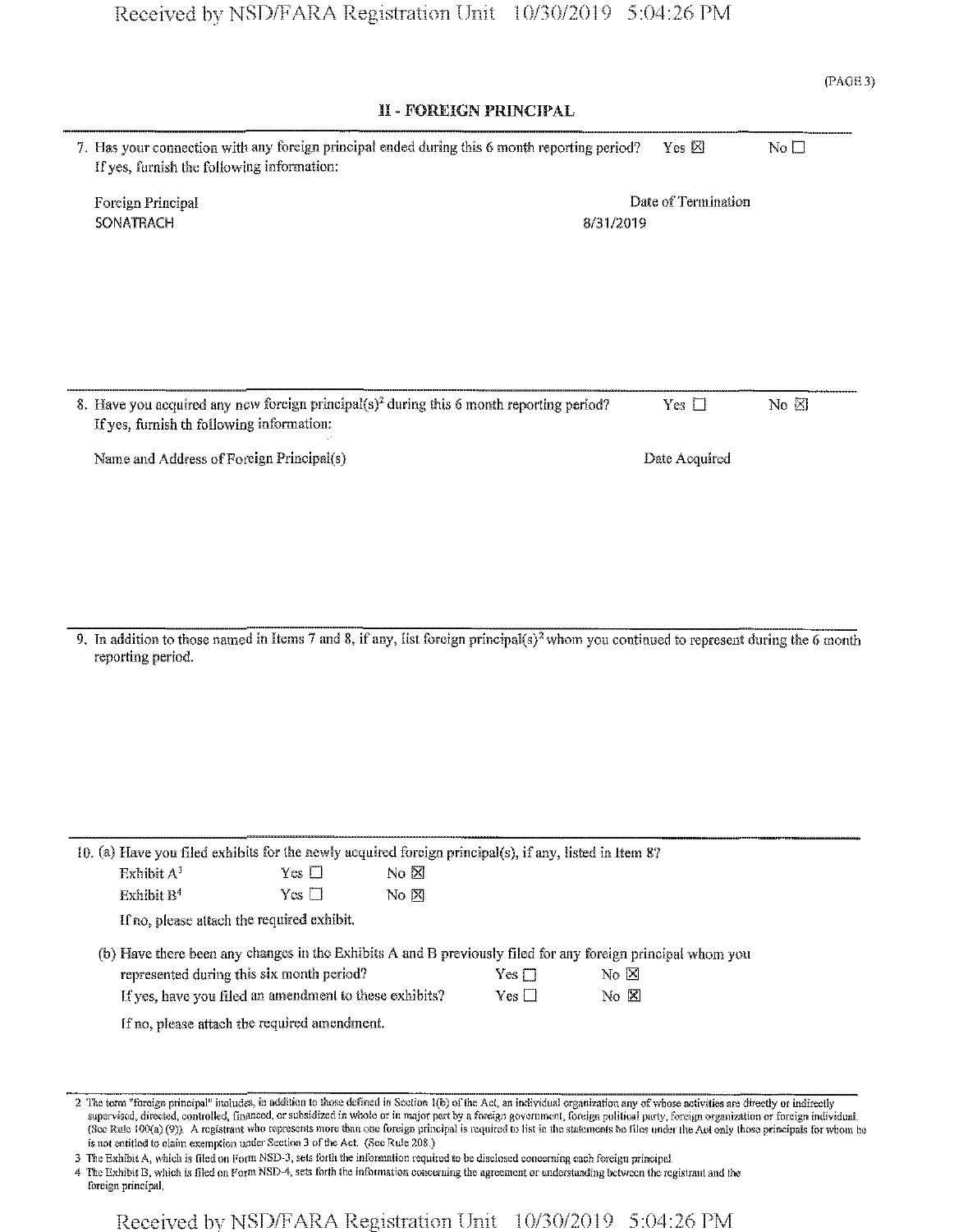## III - ACTIVITIES

| 11. During this 6 month reporting period, have you engaged in any activities for or rendered any services to any foreign principal |                |              |
|------------------------------------------------------------------------------------------------------------------------------------|----------------|--------------|
| named in Items 7, 8, or 9 of this statement?                                                                                       | $Yes \nvert X$ | $N_0$ $\Box$ |
|                                                                                                                                    |                |              |
| If yes, identify each foreign principal and describe in full detail your activities and services:                                  |                |              |
| Please see attached.                                                                                                               |                |              |

12. During this 6 month reporting period, have you on behalf of any foreign principal engaged in political activity<sup>5</sup> as defined below?  $Yes \Box$  No  $\Box$ 

Ifyes, identify each such foreign principal and describe in full detail all such political activity, indicating, among other things, the relations, interests and policies sought to be influenced and the means employed to achieve this purpose. If the registrant arranged, sponsored or delivered speeches, lectures or radio and TV broadcasts, give details as to dates, places of delivery, names of speakers and subject matter.

13. In addition to the above described activities, if any, have you engaged in activity on your own behalf which benefits your foreign principal(s)? Yes  $\boxtimes$  No  $\square$ 

If yes, describe fully. Please see attached

5 "Political activity," as defined in Section 1(o) of the Act, means any activity that the person engaging in believes will, or that the person intends to, in any way influence any agency or official of the Government of the United States or any section of the public within the United States with reference to formulating, adopting or changing the domestic or foreign policies ofthe United States or with reference to political or public interests, policies, or relations ofa government of a foreign country or a foreign political party,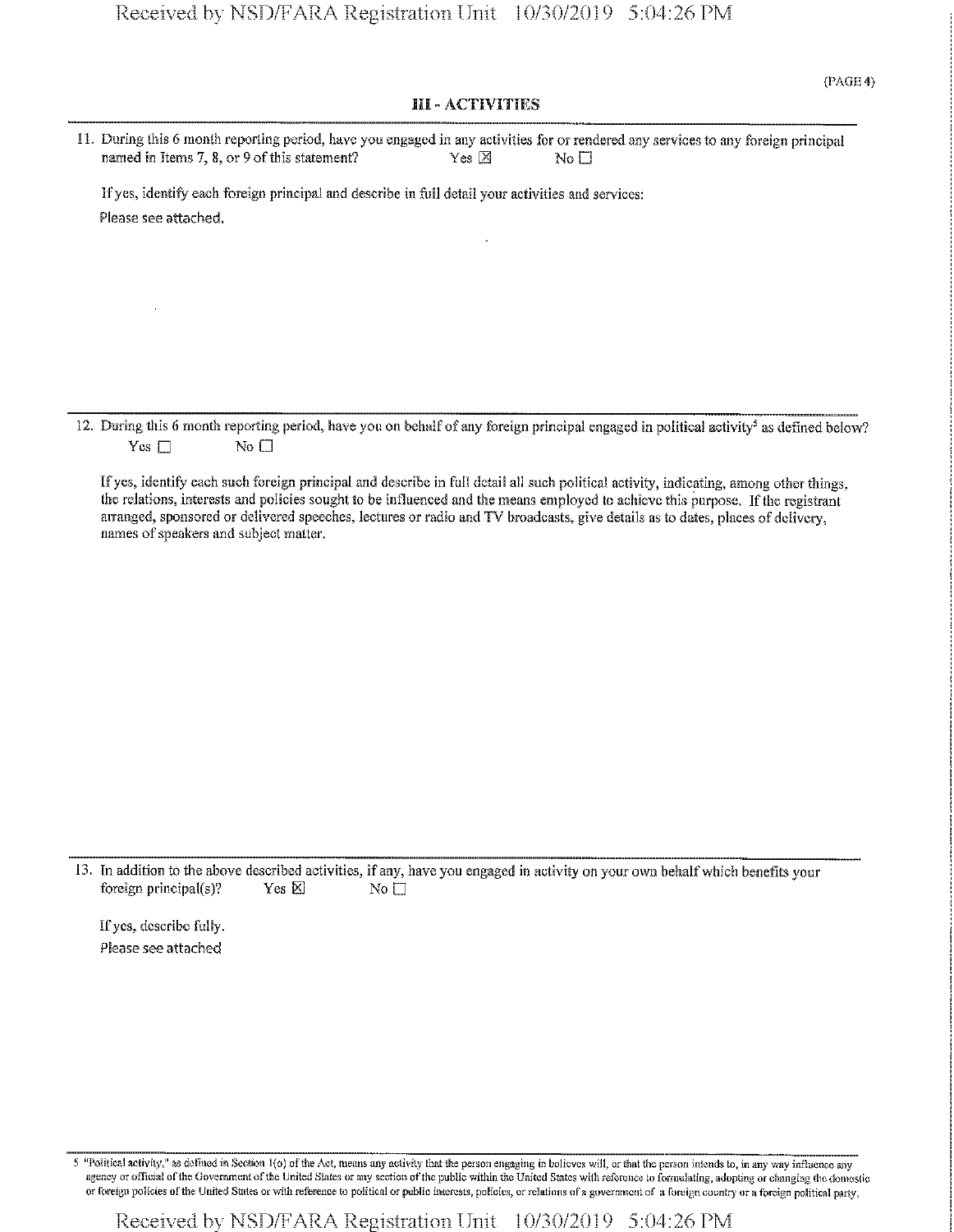## IV - FINANCIAL INFORMATION

#### 14. (a) RECEIPTS-MONIES

| During this 6 month reporting period, have you received from any foreign principal named in Items 7, 8, or 9 of this     |                 |        |  |
|--------------------------------------------------------------------------------------------------------------------------|-----------------|--------|--|
| statement, or from any other source, for or in the interests of any such foreign principal, any contributions, income or |                 |        |  |
| money either as compensation or otherwise?                                                                               | $Yes \boxtimes$ | No II. |  |

If no, explain why.

If yes, set forth below in the required detail and separately for each foreign principal an account of such monies.<sup>6</sup>

| Date.     | From Whom | Purpose             | Amount      |
|-----------|-----------|---------------------|-------------|
| 3/28/2019 | SONATRACH | Lobbying activities | \$24,930.00 |
| 5/24/2019 | SONATRACH | Lobbying activities | \$24,970.00 |
| 8/21/2019 | SONATRACH | Lobbying activities | \$74,970.00 |

\$124,870.00

Total

#### (b) RECEIPTS - FUNDRAISING CAMPAIGN

| During this 6 month reporting period, have you received, as part of a fundraising campaign <sup>7</sup> , any money on behalf of any |                 |                                    |  |
|--------------------------------------------------------------------------------------------------------------------------------------|-----------------|------------------------------------|--|
| foreign principal named in Items 7, 8, or 9 of this statement?                                                                       | $Yes \ \square$ | No X1                              |  |
| If yes, have you filed an Exhibit $D^8$ to your registration?                                                                        | $Yes \ \Box$    | $\overline{N}$ o $\overline{\Box}$ |  |
| If yes, indicate the date the Exhibit D was filed.<br>Date                                                                           |                 |                                    |  |

#### (c) RECEIPTS-THINGS OF VALUE

During this 6 month reporting period, have you received any thing of value<sup>9</sup> other than money from any foreign principal named in Items 7, 8, or 9 of this statement, or from any other source, for or in the interests of any such foreign principal?  $Ycs \quad \Box$  No  $\boxtimes$ 

If yes, furnish the following information:

Foreign Principal Date Received Thing of Value Purpose

- 6, 7 A registrant is required to file an Exhibit D if he collects or receives contributions, loans, moneys, or other things of value for a foreign principal, as part of a fundraising campaign. (See Rule 201(e)).
- 8 An Exhibit D, forwhich no printed form is provided, sets forth an account ofmoney collected or received as a result ofa fundraising campaign and transmitted fora foreign principal.
- 9 Things of valise include but are not limited to gifts, interest free loans, expense free travel, favored stock purchases, exclusive rights, favored treatment over competitors, ''kickbacks," and the like.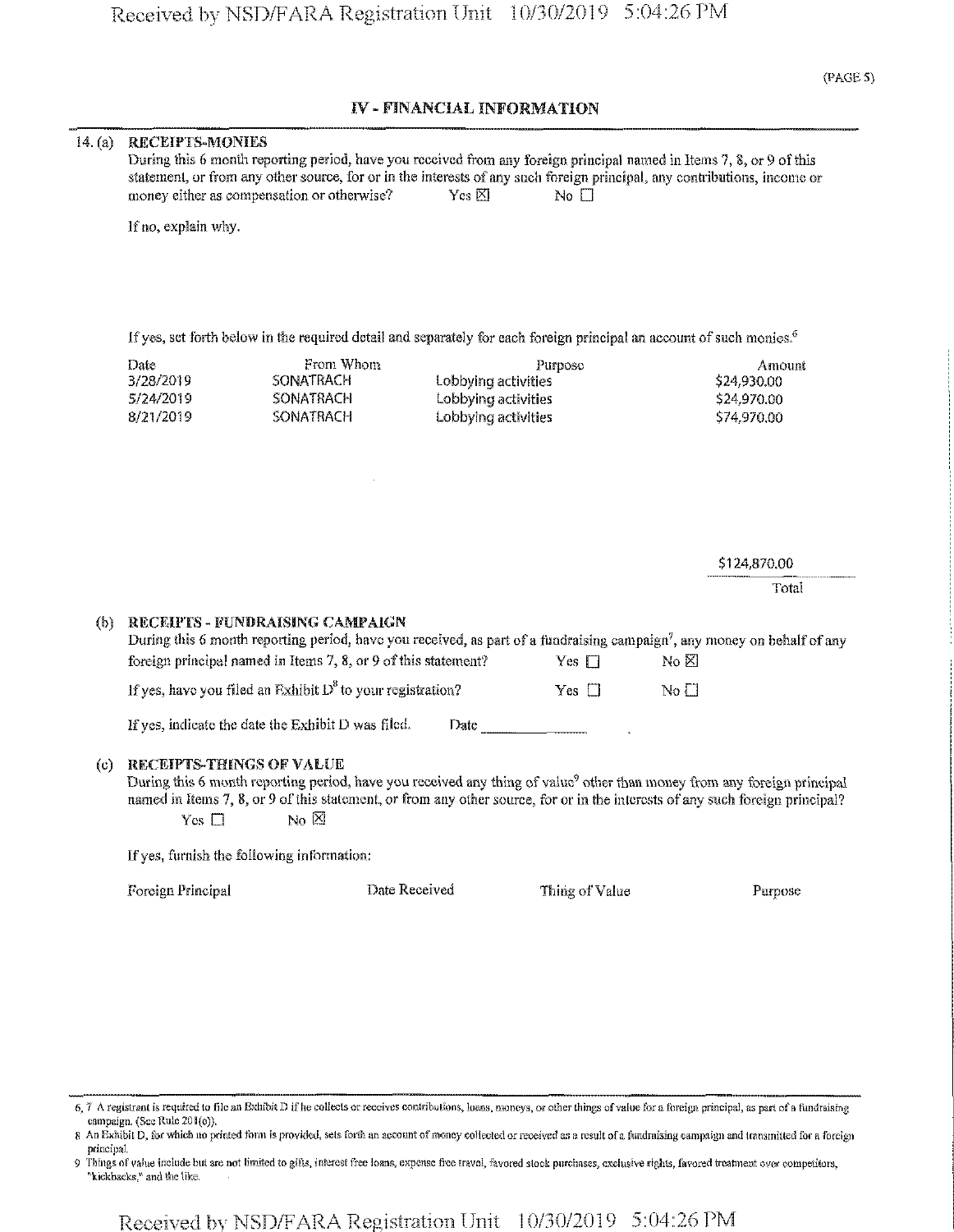# Received by **NSD/FARA** Registration **Unit** 10/30/2019 5:04:26 PM

| 15. (a) | DISBURSEMENTS-MONIES<br>During this 6 month reporting period, have you<br>(1) disbursed or expended monies in connection with activity on behalf of any foreign principal named in Items 7, 8, or |  |  |  |  |  |  |  |
|---------|---------------------------------------------------------------------------------------------------------------------------------------------------------------------------------------------------|--|--|--|--|--|--|--|
|         |                                                                                                                                                                                                   |  |  |  |  |  |  |  |
|         | 9 of this statement? Yes $\Box$<br>No X                                                                                                                                                           |  |  |  |  |  |  |  |
|         | transmitted monies to any such foreign principal?<br>$Yes \Box$<br>No X<br>(2)                                                                                                                    |  |  |  |  |  |  |  |
|         | If no, explain in full detail why there were no disbursements made on behalf of any foreign principal.                                                                                            |  |  |  |  |  |  |  |
|         | No expenses were incurred on behalf of the client. The client was billed the monthly retainer for lobbying activities.                                                                            |  |  |  |  |  |  |  |
|         | If yes, set forth below in the required detail and separately for each foreign principal an account of such monies, including<br>monies transmitted, if any, to each foreign principal.           |  |  |  |  |  |  |  |

Date **To Whom Purpose Amount** 

 $\hat{\boldsymbol{\beta}}$ 

Total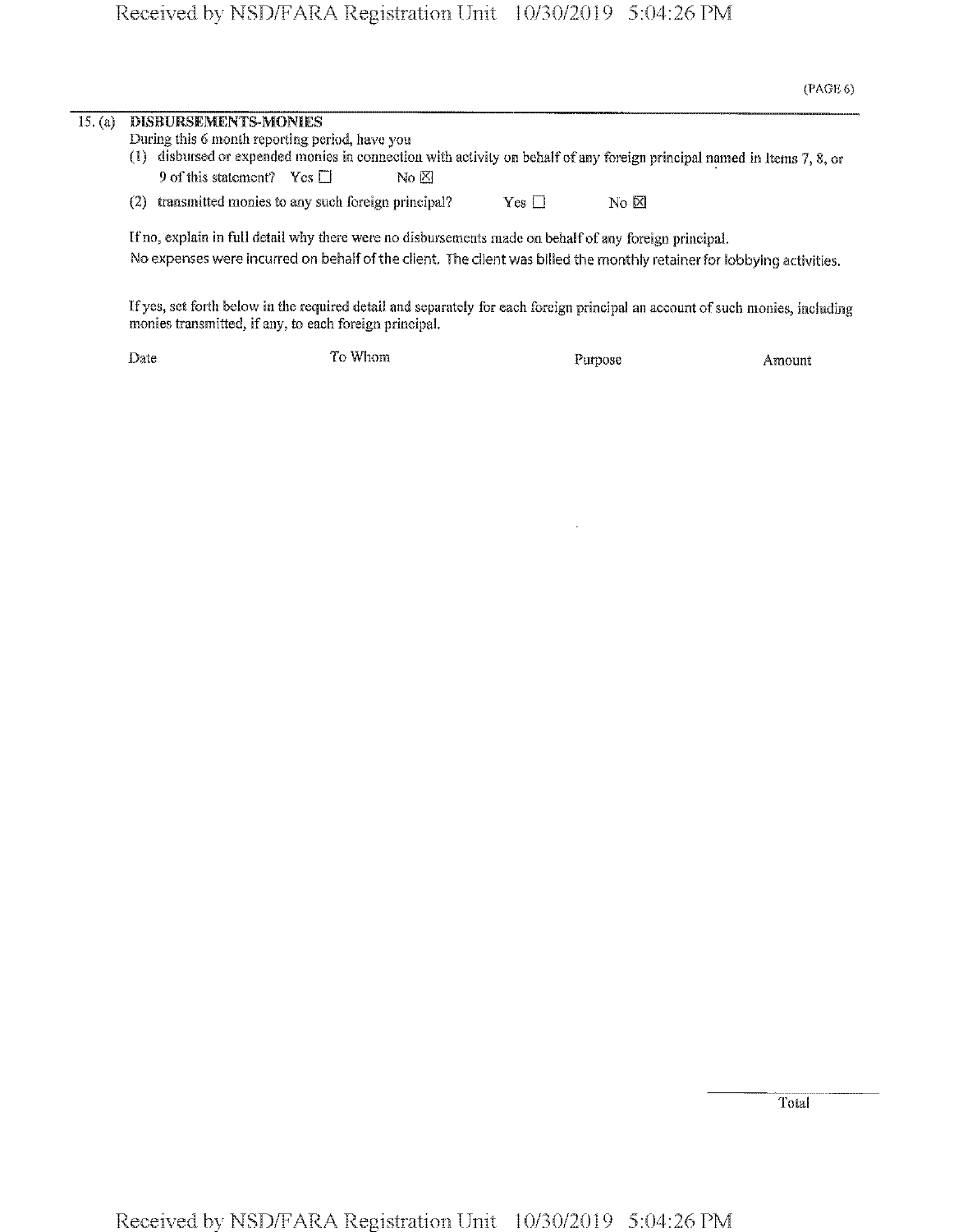| (b) |      | <b>DISBURSEMENTS-THINGS OF VALUE</b>       | During this 6 month reporting period, have you disposed of anything of value <sup>10</sup> other than money in furtherance of or in<br>connection with activities on behalf of any foreign principal named in Items 7, 8, or 9 of this statement? |                | (PAGE 7) |
|-----|------|--------------------------------------------|---------------------------------------------------------------------------------------------------------------------------------------------------------------------------------------------------------------------------------------------------|----------------|----------|
|     |      | Yes I                                      | $\overline{N}$ $\overline{N}$                                                                                                                                                                                                                     |                |          |
|     |      | If yes, furnish the following information: |                                                                                                                                                                                                                                                   |                |          |
|     | Date | Recipient                                  | Foreign Principal                                                                                                                                                                                                                                 | Thing of Value | Purpose  |
|     |      |                                            |                                                                                                                                                                                                                                                   |                |          |
|     |      |                                            |                                                                                                                                                                                                                                                   |                |          |

### (c) **DISBURSEMENTS POLITICAL** CONTRIBUTIONS

During this 6 month reporting period, have you from your own funds and on your own behalf either directly or through any other person, made any contributions of money or other things of value<sup>11</sup> in connection with an election to any political office, or in connection with any primary election, convention, or caucus held to select candidates for political office?

 $Yes \Box$  No  $\boxtimes$ 

[fyes, furnish the following information:

Date Amount or Thing of Value Political Organization or Candidate Location of Event

10,11 Things ofvalue include but are not limited to gifts, interest free loans, expense free travel, favored stock purchases, exclusive rights, favored treatment over competitors, "kickbacks," and the like.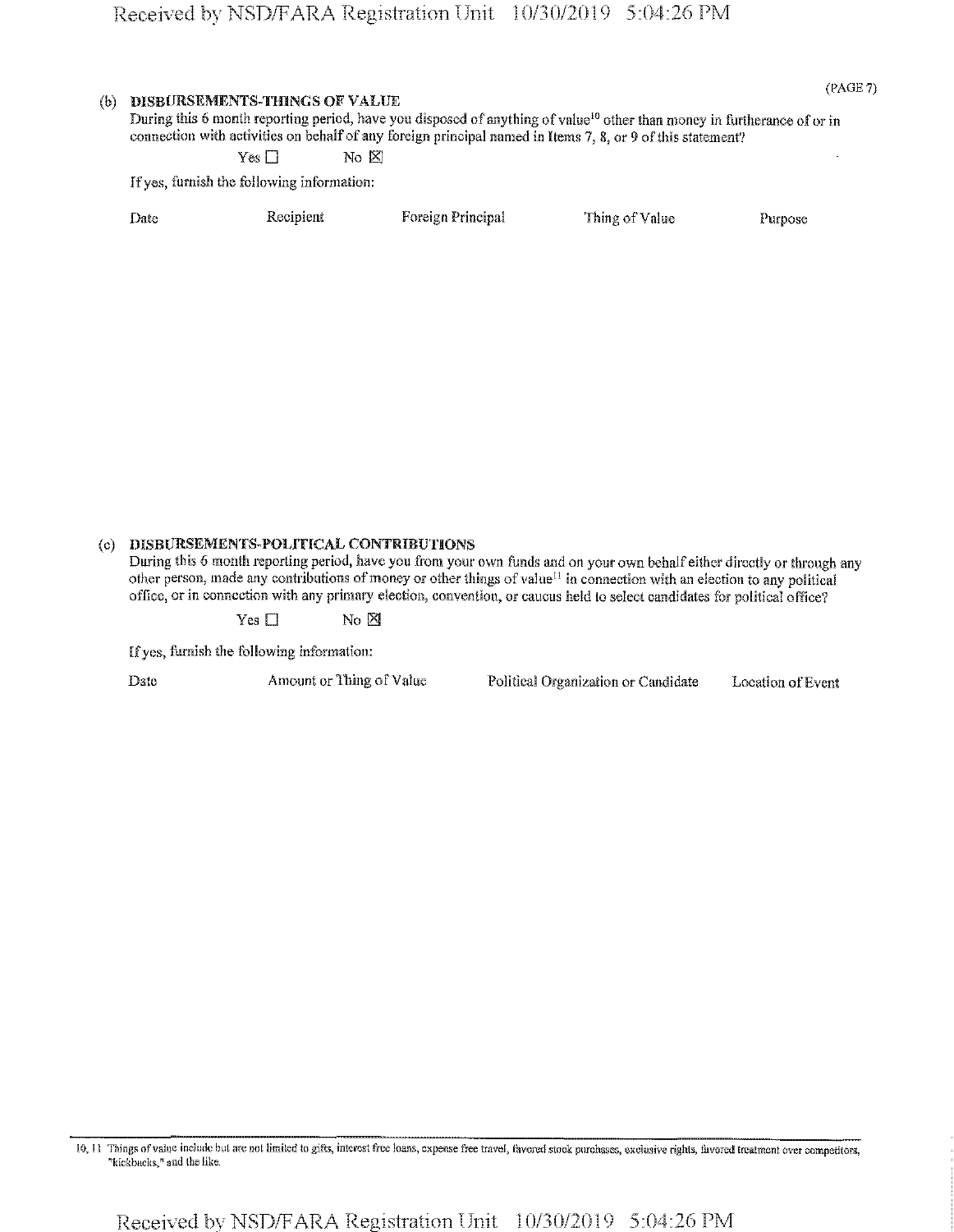## V - INFORMATIONAL MATERIALS

| Yes $\square$                                                                                                                                     | No E                                                                                                                              |                                     | 16. (a) During this 6 month reporting period, did you prepare, disseminate or cause to be disseminated any informational materials? <sup>12</sup>                                                                                                                                                                                                                                                                                                                                                                                                             |
|---------------------------------------------------------------------------------------------------------------------------------------------------|-----------------------------------------------------------------------------------------------------------------------------------|-------------------------------------|---------------------------------------------------------------------------------------------------------------------------------------------------------------------------------------------------------------------------------------------------------------------------------------------------------------------------------------------------------------------------------------------------------------------------------------------------------------------------------------------------------------------------------------------------------------|
| If Yes, go to Item 17.                                                                                                                            |                                                                                                                                   |                                     |                                                                                                                                                                                                                                                                                                                                                                                                                                                                                                                                                               |
| Yes $\Box$                                                                                                                                        | (b) If you answered No to Item 16(a), do you disseminate any material in connection with your registration?<br>$\rm{No}$ $\rm{K}$ |                                     |                                                                                                                                                                                                                                                                                                                                                                                                                                                                                                                                                               |
|                                                                                                                                                   | If Yes, please forward the materials disseminated during the six month period to the Registration Unit for review.                |                                     |                                                                                                                                                                                                                                                                                                                                                                                                                                                                                                                                                               |
| 17. Identify each such foreign principal.                                                                                                         |                                                                                                                                   |                                     |                                                                                                                                                                                                                                                                                                                                                                                                                                                                                                                                                               |
|                                                                                                                                                   |                                                                                                                                   |                                     |                                                                                                                                                                                                                                                                                                                                                                                                                                                                                                                                                               |
|                                                                                                                                                   |                                                                                                                                   |                                     |                                                                                                                                                                                                                                                                                                                                                                                                                                                                                                                                                               |
|                                                                                                                                                   |                                                                                                                                   |                                     |                                                                                                                                                                                                                                                                                                                                                                                                                                                                                                                                                               |
|                                                                                                                                                   |                                                                                                                                   |                                     |                                                                                                                                                                                                                                                                                                                                                                                                                                                                                                                                                               |
|                                                                                                                                                   |                                                                                                                                   |                                     | 18. During this 6 month reporting period, has any foreign principal established a budget or allocated a specified sum of money to                                                                                                                                                                                                                                                                                                                                                                                                                             |
|                                                                                                                                                   | finance your activities in preparing or disseminating informational materials?                                                    |                                     | Yes $\square$<br>No $\boxtimes$                                                                                                                                                                                                                                                                                                                                                                                                                                                                                                                               |
|                                                                                                                                                   | If yes, identify each such foreign principal, specify amount, and indicate for what period of time.                               |                                     |                                                                                                                                                                                                                                                                                                                                                                                                                                                                                                                                                               |
|                                                                                                                                                   |                                                                                                                                   |                                     |                                                                                                                                                                                                                                                                                                                                                                                                                                                                                                                                                               |
|                                                                                                                                                   |                                                                                                                                   |                                     |                                                                                                                                                                                                                                                                                                                                                                                                                                                                                                                                                               |
|                                                                                                                                                   |                                                                                                                                   |                                     |                                                                                                                                                                                                                                                                                                                                                                                                                                                                                                                                                               |
|                                                                                                                                                   |                                                                                                                                   |                                     |                                                                                                                                                                                                                                                                                                                                                                                                                                                                                                                                                               |
|                                                                                                                                                   |                                                                                                                                   |                                     | 19. During this 6 month reporting period, did your activities in preparing, disseminating or causing the dissemination of informational                                                                                                                                                                                                                                                                                                                                                                                                                       |
| materials include the use of any of the following:                                                                                                |                                                                                                                                   |                                     |                                                                                                                                                                                                                                                                                                                                                                                                                                                                                                                                                               |
| $\Box$ Radio or TV broadcasts $\Box$ Magazine or newspaper $\Box$ Motion picture films                                                            |                                                                                                                                   |                                     | $\Box$ Letters or telegrams                                                                                                                                                                                                                                                                                                                                                                                                                                                                                                                                   |
| $\Box$ Advertising campaigns                                                                                                                      | $\Box$ Press releases                                                                                                             |                                     | $\Box$ Pamphlets or other publications $\Box$ Lectures or speeches                                                                                                                                                                                                                                                                                                                                                                                                                                                                                            |
| $\Box$ Other (specify)                                                                                                                            |                                                                                                                                   |                                     |                                                                                                                                                                                                                                                                                                                                                                                                                                                                                                                                                               |
| <b>Electronic Communications</b>                                                                                                                  |                                                                                                                                   |                                     |                                                                                                                                                                                                                                                                                                                                                                                                                                                                                                                                                               |
| $\Box$ Email                                                                                                                                      |                                                                                                                                   |                                     |                                                                                                                                                                                                                                                                                                                                                                                                                                                                                                                                                               |
| $\Box$ Website URL(s):                                                                                                                            |                                                                                                                                   |                                     |                                                                                                                                                                                                                                                                                                                                                                                                                                                                                                                                                               |
|                                                                                                                                                   |                                                                                                                                   |                                     | $\Box$ Social media websites URL(s): $\Box$                                                                                                                                                                                                                                                                                                                                                                                                                                                                                                                   |
|                                                                                                                                                   |                                                                                                                                   |                                     |                                                                                                                                                                                                                                                                                                                                                                                                                                                                                                                                                               |
|                                                                                                                                                   |                                                                                                                                   |                                     | 20. During this 6 month reporting period, did you disseminate or cause to be disseminated informational materials among any of                                                                                                                                                                                                                                                                                                                                                                                                                                |
| the following groups:                                                                                                                             |                                                                                                                                   |                                     |                                                                                                                                                                                                                                                                                                                                                                                                                                                                                                                                                               |
| $\Box$ Public officials                                                                                                                           | $\Box$ Newspapers                                                                                                                 |                                     | $\Box$ Libraries                                                                                                                                                                                                                                                                                                                                                                                                                                                                                                                                              |
| Legislators                                                                                                                                       | Editors                                                                                                                           |                                     | $\Box$ Educational institutions                                                                                                                                                                                                                                                                                                                                                                                                                                                                                                                               |
| Government agencies                                                                                                                               |                                                                                                                                   | $\Box$ Civic groups or associations | $\Box$ Nationality groups                                                                                                                                                                                                                                                                                                                                                                                                                                                                                                                                     |
|                                                                                                                                                   | Other $(speci f y)$                                                                                                               |                                     |                                                                                                                                                                                                                                                                                                                                                                                                                                                                                                                                                               |
|                                                                                                                                                   |                                                                                                                                   |                                     |                                                                                                                                                                                                                                                                                                                                                                                                                                                                                                                                                               |
| 21. What language was used in the informational materials:                                                                                        |                                                                                                                                   |                                     |                                                                                                                                                                                                                                                                                                                                                                                                                                                                                                                                                               |
| $\Box$ English                                                                                                                                    |                                                                                                                                   |                                     | $\Box$ Other (specify)                                                                                                                                                                                                                                                                                                                                                                                                                                                                                                                                        |
|                                                                                                                                                   |                                                                                                                                   |                                     | 22. Did you file with the Registration Unit, U.S. Department of Justice a copy of each item of such informational materials                                                                                                                                                                                                                                                                                                                                                                                                                                   |
|                                                                                                                                                   | disseminated or caused to be disseminated during this 6 month reporting period?                                                   |                                     | $_{\rm Yes}$ $\Box$<br>$_{\rm No}$ $\Box$                                                                                                                                                                                                                                                                                                                                                                                                                                                                                                                     |
| 23. Did you label each item of such informational materials with the statement required by Section 4(b) of the Act?<br>Yes $\Box$<br>No $\square$ |                                                                                                                                   |                                     |                                                                                                                                                                                                                                                                                                                                                                                                                                                                                                                                                               |
| filed pursuant to Section 4(b) of the Act.                                                                                                        |                                                                                                                                   |                                     | 12 The term informational matorials includes any oral, visual, graphic, written, or pictorial information or matter of any kind, including that published by means of advertising,<br>books, periodicals, newspapers, lectures, broadcasts, motion pictures, or any means or instrumentality of interstate or foreign commerce or otherwise. Informational materials<br>dissominated by an agent of a foreign principal as part of an activity in itself exempt from registration, or an activity which by itself would not require registration, need not be |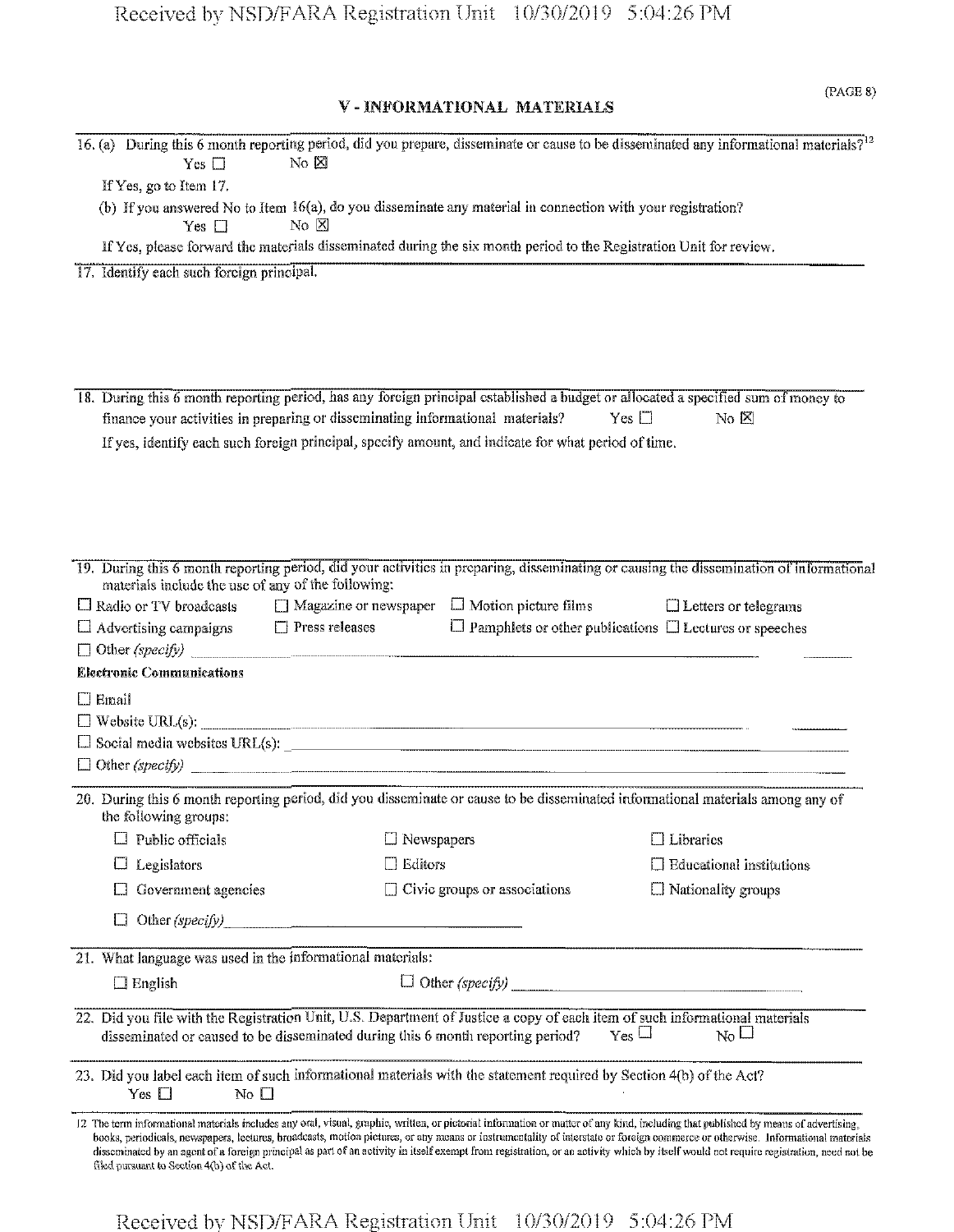**(PAGE 9)** -------- ------------------------------------------ -*—• —*——----......' <sup>&</sup>lt; \_\_\_\_\_\_\_\_\_\_\_\_\_\_\_\_\_\_\_\_\_\_\_\_\_\_\_\_\_ \_\_\_\_\_\_\_\_\_\_\_ **YI-EXECUTION** In accordance with 28 U.S.C. § 1746, the undersigned swear(s) or affirm(s) under penalty of perjury that he/she has (they have) read the information set forth in this registration statement and the attached exhibits and that he/she is (they are) familiar with the contents thereof and that such contents are in their entirety true and accurate to the best of his/her (their) knowledge and belief, except that the undersigned make(s) no representation as to truth or accuracy of the information contained in the attached Short Form Registration Statement(s), if any, insofar as such information is not within his/her (their) personal knowledge,  $\{q_{\alpha},\gamma_{\alpha}\}$  ,  $\{q_{\alpha}\}$  , start and by thin it (Date of signature) (Print or type name under each signature or provide electronic signature<sup>13</sup>) *folfd of 4 <sup>19</sup> fa <sup>I</sup> &*/I  $\frac{1}{\sqrt{2n}}$  $\frac{30k}{1}$  $\frac{\zeta}{\zeta}$ *Ibf^dJzolCj*

E3 This {statement shall be signal by the individual agent, ifthe registrant is an individual, dr by a majority ofthose partners, officers, directors or persons performing similar functions, ifthe registrant is an organization, except that the organization can, by power of attorney, authorise one ormore individuals to execute tins statement on its behalf,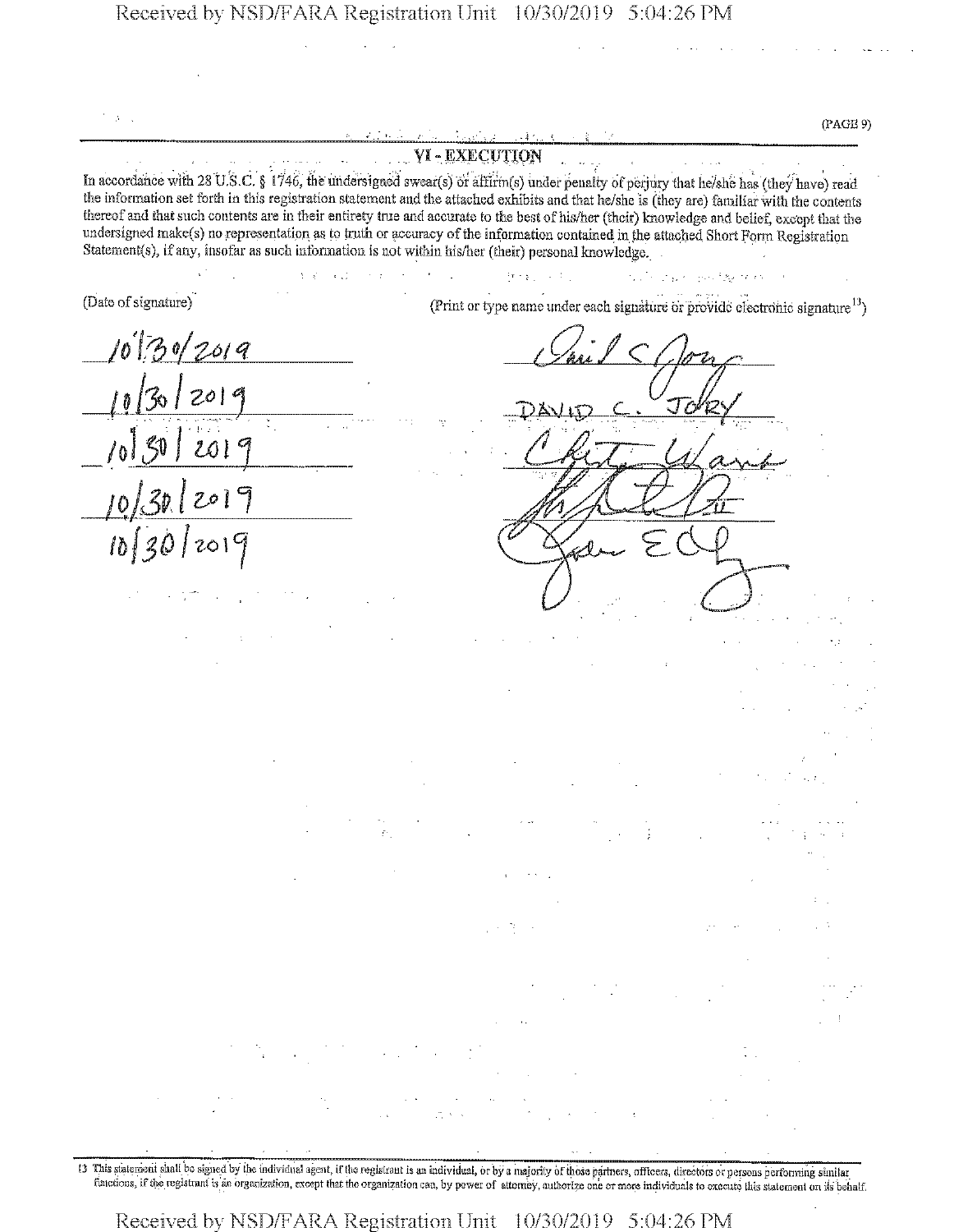| Date                | Communication                  | Location                       | Lobbyist                  | Office                          | Point of Contact            | Description                                                           |
|---------------------|--------------------------------|--------------------------------|---------------------------|---------------------------------|-----------------------------|-----------------------------------------------------------------------|
|                     |                                |                                |                           |                                 |                             | Discussed previous meetings with CBC Members,                         |
| 3/14/2019 Meeting   |                                | Atlanta, DC                    | Julia Chaney              | CBC Institute meeting           | Congressman Butterfield     | and interest in a meeting w/US Ambassador to Algeria                  |
|                     |                                |                                |                           | Office of Maghreb Affairs, US   |                             |                                                                       |
|                     |                                |                                |                           | Department of State,            |                             | Discussd the state of affairs in Algeria during the                   |
|                     | 4/11/2019 Phone Call           | <b>IUS Department of State</b> | Christine Warnke          | Bureau of Near Eastern Affairs. | <b>Elizabeth Litchfield</b> | transition in the government                                          |
|                     |                                | The Hill's White House         |                           |                                 |                             | Asked to come in to meet with                                         |
| 4/26/2019 Meeting   |                                | Correspondent Event            | Christine Warnke          | Rep. Eliot Engel (D-NY)         | Ned Michalek Chief of Staff | him to discuss Algeria's political situation                          |
|                     |                                |                                |                           |                                 |                             | Discussed revival of Algerian Congressional                           |
|                     |                                | Embassy of the People's        | <b>l</b> Christine Warnke | l Ambassador                    | lWafa Ameuri                | Caucus and organization of a meeting w/                               |
| $5/3/2019$ Meeting  |                                | Republic of Algeria            | Julia Chaney              | Madjid Bouguerra                | Foreign Affairs Attache     | consultants at Foley Hoag                                             |
|                     |                                |                                |                           |                                 | Reginald Belon              | Requested appointment to meet w/Congressman                           |
|                     | 6/6/2019 Meeting request email | Washington, DC                 | Julia Chaney              | Cong. Greg Meeks                | <b>Scheduler</b>            | Meeks w/US Ambassador to Algeria                                      |
|                     |                                |                                |                           |                                 |                             | Made introductions between Sister                                     |
| 6/6/2019 Email      |                                | Washington, DC                 | Christine Warnke          | Sister Cities International     | Carolina Rendeiro           | Cities and Embassy of Algeria                                         |
|                     |                                |                                |                           |                                 |                             | Invited to be a moderator for Houston Gas Tech Conference for US      |
|                     | 6/17/2019 Phone Call           | Washington, DC                 | Christine Warnke          |                                 | <b>JD Messinger</b>         | Algerian-Business Council                                             |
|                     |                                |                                |                           |                                 |                             | Invited to be a moderator for Houston Gas Tech Conference for US      |
| $6/18/2019$ Email   |                                | Washington, DC                 | Christine Warnke          |                                 | <b>JD Messinger</b>         | Algerian-Business Council                                             |
|                     |                                |                                |                           |                                 |                             | Discussed finding keynote speaker for US Algerian Business Council in |
| 6/18/2019 Email     |                                | Washington, DC                 | Christine Warnke          | US-Algerian Business Council    | <b>Smail Chikhoune</b>      | Houston                                                               |
|                     |                                |                                | David Jory                |                                 |                             |                                                                       |
|                     |                                |                                | Christine Warnke          | <b>Ambassador</b>               | l Wafa Ameuri               | Discussed political outlook of Algeria moving forward and             |
| $6/28/2019$ Meeting |                                | Washington, DC                 | Julia Chanev              | Madjid Bouguerra                | Foreign Affairs Attache     | potential forum for a joint panel w/ US Ambassador to Algeria         |
| 7/19/2019 Meeting   |                                | Washington, DC                 | Christine Warnke          | Women in High Tech              |                             | Attended congressional event for USDS Tech Department                 |
|                     |                                |                                |                           |                                 | Marie Royce, Assistant      | Discussed overall cultural education                                  |
|                     | 7/20/2019 Discussion           | Washington, DC                 | Christine Warnke          | Sister Cities International     | Secretary of State, USDS    | programs for young girls and women                                    |
|                     |                                |                                |                           |                                 |                             | Attended Sister Cities                                                |
| 7/18-20/2019        | Meeting                        | <b>Houston</b> , Texas         | Christine Warnke          | lSister Cities International    |                             | IInternational conference in Houston. Texas                           |